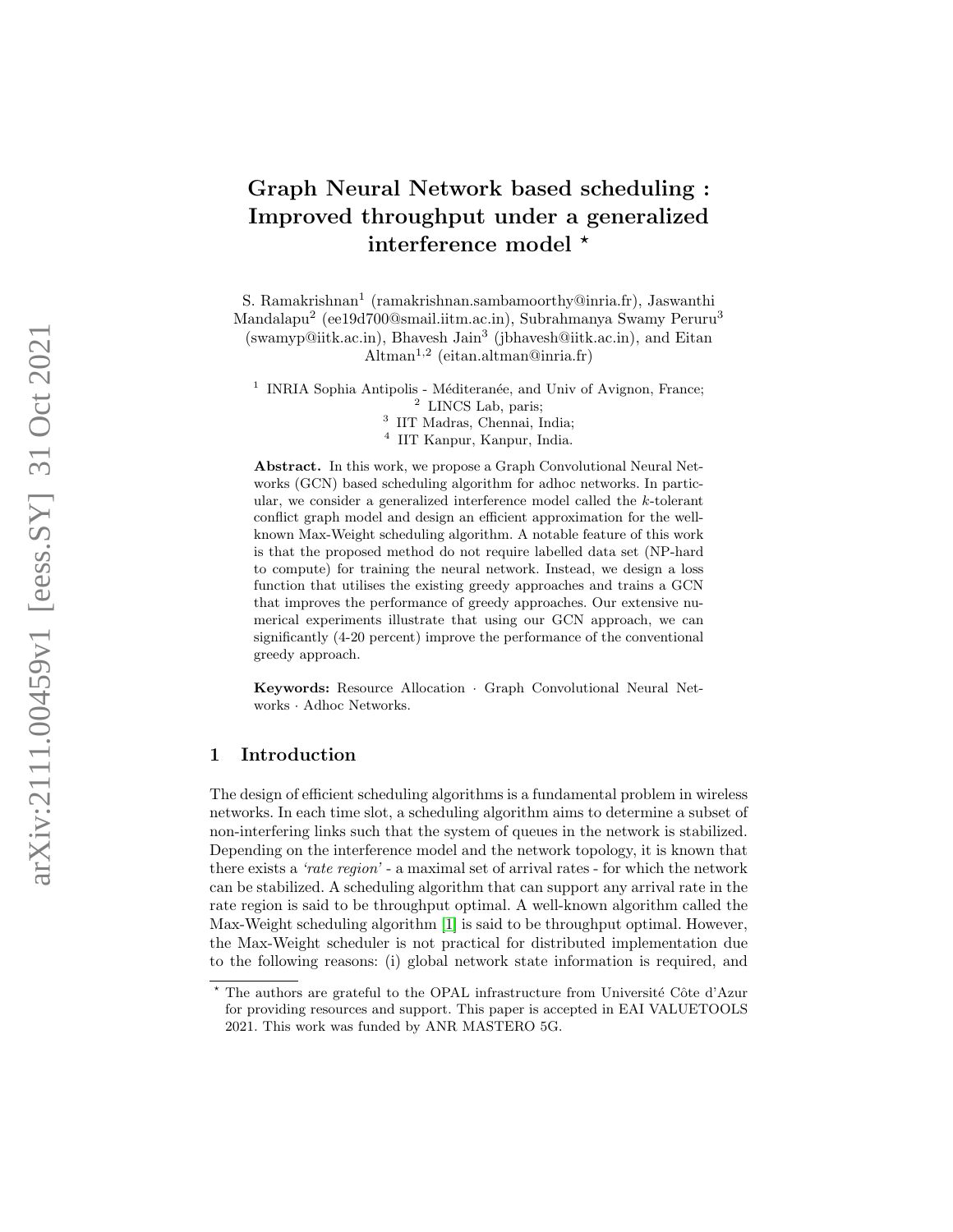(ii) requires the computation of maximum-weighted independent set problem in each time slot, which is an NP-hard problem.

There have been several efforts in the literature to design low-complex, distributed approximations to the Max-Weight algorithm [\[2,](#page-9-1)[3\]](#page-9-2). Greedy approximation algorithms such as the maximal scheduling policies, which can support a fraction of the maximum throughput, are one such class of approximations [\[4\]](#page-9-3). On the other hand, we have algorithms like carrier sense multiple access (CSMA) algorithms [\[5](#page-9-4)[,6\]](#page-9-5), which are known to be near-optimal in terms of the throughput performance but known to suffer from poor delay performance.

Inspired by the success of deep-learning-based algorithms in various fields like image processing and natural language processing, recently, there has been a growing interest in their application in wireless scheduling as well [\[7,](#page-9-6)[8,](#page-9-7)[9\]](#page-9-8). Initial research in this direction focused on the adaption of widely used neural architectures like multi-layer perceptrons or convolutional neural networks (CNNs) [\[10\]](#page-9-9) to solve wireless scheduling problems. However, these architectures are not well-suited for the scheduling problem because they do not explicitly consider the network graph topology. Hence, some of the recent works in wireless networks study the application of the Graph Neural Network (GNN) architectures for solving the scheduling problem [\[11\]](#page-9-10). For instance, a recent work [\[12\]](#page-9-11) has proposed a GNN based algorithm, where it has been observed that the help of Graph Neural networks can improve the performance of simple greedy scheduling algorithms like Longest-Queue-First (LQF) scheduling.

However, this result is observed on a simple interference model called the conflict graph model, which captures only binary relationships between links. Nevertheless, in real wireless networks, the interference among the links is additive, and the cumulative effect of all the interfering links decides the feasibility of any transmission. Hence, it is essential to study whether the GNN based approach will improve the performance of greedy LQF scheduling under a realistic interference model like the (Signal-to-interference-plus-noise ratio) SINR model, which captures the cumulative nature of interference.

One of the challenges in conducting such a study is that the concept of graph neural networks is not readily applicable for the SINR interference model since a graph cannot represent it. Hence, we introduce a new interference model which retains the cumulative interference nature yet is amenable to a graph-based representation and conduct our study on the proposed interference model. This approach will provide insights into whether the GNN-based improvement for LQF will work for practical interference models.

To that end, in this paper, we study whether GNN based algorithms can be used for designing efficient scheduling under this general interference model. Specifically, we consider a  $k$ -tolerant conflict graph model, where a node can successfully transmit during a time slot if not more than  $k$  of its neighbors are transmitting in that time slot. Moreover, when  $k$  is set to zero, the  $k$ -tolerance model can be reduced to the standard conflict graph model, in which a node cannot transmit if any of its neighbors is transmitting. We finally tabulate our results and compare them with other GNN-based distributed scheduling algo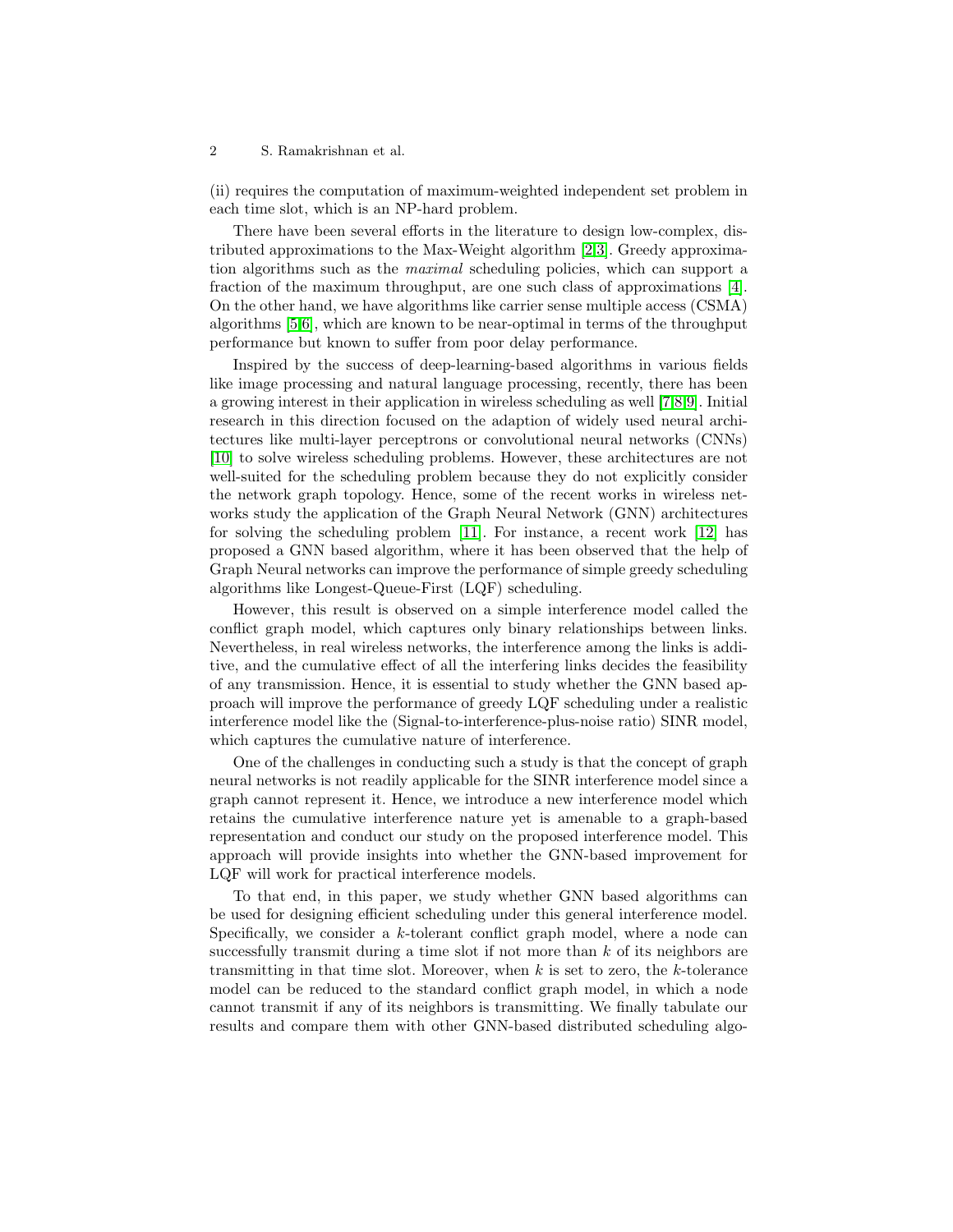rithms under a standard conflict-graph-based interference model. In sum, our contributions are as follows:

- (i) We propose a GCN-based distributed scheduling algorithm for a generalized interference model called the k-tolerant conflict graph model.
- (ii) The training of the proposed GCN does not require a labeled data set (involves solving an NP-hard problem). Instead, we design a loss function that utilizes an existing greedy approach and trains a GCN that improves the performance of the greedy approach by 4 to 20 percent.

The remainder of the paper is organized as follows. In Sec. [2,](#page-2-0) we briefly present our network model. In Sec. [3,](#page-4-0) an optimal scheduling policy for k-tolerance conflict graph interference model, a GCN-based k-tolerant independent set solver, is presented. In Sec. [4,](#page-6-0) we conduct experiments on different data sets and show the numerical results of the GCN-based scheduling approach. Finally, the paper is concluded in Sec. [5.](#page-8-0)

*Motivation:* In the SINR interference model, a link can successfully transmit if the cumulative interference from all nodes within a radius is less than some fixed threshold value. The conflict graph model insists that all the neighbours should not transmit when a link is transmitting. However, in a real-world situation, a link can successfully transmit as long as the cumulative interference from all its neighbours (the links which can potentially interfere with a given link) is less than a threshold value. As a special case, in this paper, we consider a conservative SINR model called k-tolerance model in which, if  $i_{max}$  is the estimated strongest interference that a link can cause to another and let  $i_{th}$  be the cumulative threshold interference that a link can tolerate, then a conservative estimate of how many neighbouring links can be allowed to transmit without violating the threshold interference is given by  $k = i_{th}/i_{max}$ . In other words, k-neighbours can transmit while a given link is transmitting. It can be seen that this conservative model retains the cumulative nature of the SINR interference model. Hence a study on this model should give us insights into the applicability of GNN based solutions for realistic interference models.

## <span id="page-2-0"></span>2 Network Model

We model the wireless network as an undirected graph  $\mathcal{G} = (V, E)$  with N nodes. Here, the set of nodes  $V = \{v_i\}_{i=1}^N$  of the graph represents links in the wireless network i.e., a transmitter-receiver pair. We assume an edge between two nodes, if the corresponding links could potentially interfere with each other. Let  $E$  and A denote the set of edges and the adjacency matrix of graph G respectively. We denote the set of neighbors of node v by  $\mathcal{N}(v)$  i.e., a node  $v' \in \mathcal{N}(v)$ , if the nodes  $v$  and  $v'$  share an edge between them. We say a node is  $k$ -tolerant, if it can tolerate at most k of its transmitting neighbors. In other words, a k-tolerant node can successfully transmit, if the number of neighbors transmitting at the same time is at most  $k$ . We define a  $k$ -tolerant conflict graph as a graph in which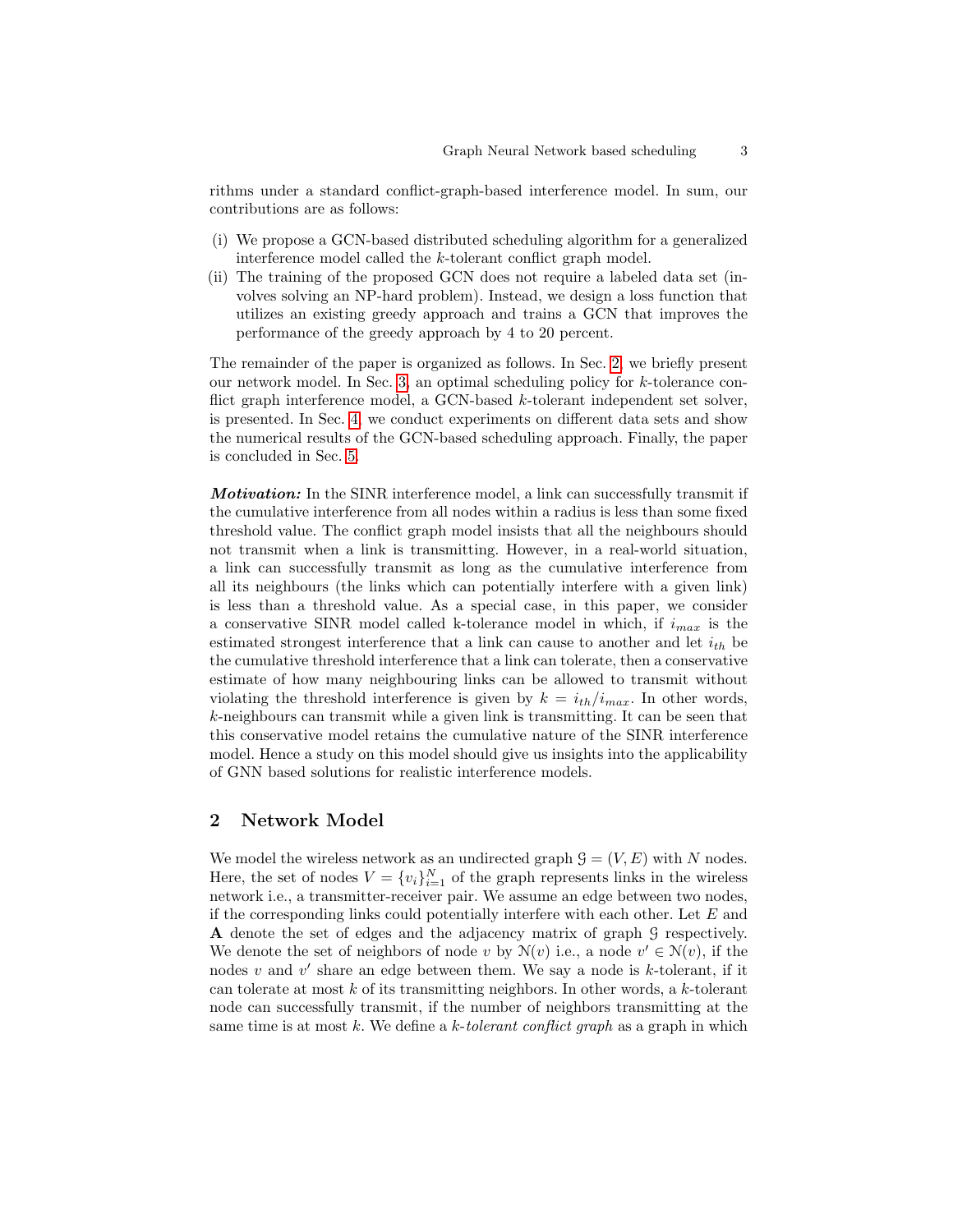each node is k-tolerant, and model the wireless network as a k−tolerant conflict graph. Note that this is a generalization of the popular conflict graph model, where a node can tolerate none of its transmitting neighbors. The conflict graph model corresponds to 0-tolerant conflict graph  $(k = 0)$ .

We assume that the time is slotted. In each time slot, the scheduler has to decide on the set of links to transmit in that time slot. A feasible schedule is a set of links that can successfully transmit at the same time. At any given time t, a set of links can successfully transmit, if the corresponding nodes form a  $k$ independent set (defined below) in graph G. Thus, a feasible schedule corresponds to a k-independent set in G.

**Definition 1.** (k-independent set) A subset of vertices of a graph  $\Im$  is k-independent, if it induces in G, a sub-graph of maximum degree at most k.

A scheduler has to choose a feasible schedule at any given time. Let  $\mathcal{S}_{\mathcal{G}}$  denotes the collection of all possible k–independent sets i.e., the feasible schedules. We denote the schedule at time t by an N length vector  $\sigma(t) = (\sigma_v(t), v \in V)$ . We say  $\sigma_v(t) = 1$  if at time t, node v is scheduled to transmit and  $\sigma_v(t) = 0$ , otherwise. Depending on the scheduling decision  $\sigma(t) \in S_{\mathcal{G}}$  taken at time t, node  $v \in V$  (a link in the original wireless network) gets a rate of  $\mu_v(t, \sigma)$ . We assume that packets arriving at node  $v$  can be stored in an infinite buffer. At time  $t$ , let  $\lambda_v(t)$  be the number of packets that arrive at node  $v \in V$ . We then have the following queuing dynamics at node v:

$$
q_v(t+1) = [q_v(t) + \lambda_v(t) - \mu_v(t,\sigma)]^+.
$$
 (1)

The set of arrival rates for which there exist a scheduler that can keep the queues stable is known as the rate region of the wireless network.

#### 2.1 Max-Weight Scheduler

A well known scheduler that stabilises the network is the Max-Weight algo-rithm [\[1\]](#page-9-0). The Max-Weight algorithm chooses a schedule  $\sigma^*(t) \in \mathcal{S}_{\mathcal{G}}$  that maximizes the sum of queue length times the service rate, i.e.,

<span id="page-3-0"></span>
$$
\sigma^*(t) = \arg\max_{\sigma \in \mathcal{S}_{\mathcal{G}}} \sum_v q_v(t) \mu_v(t, \sigma). \tag{2}
$$

We state below one of the celebrated results in radio resource allocation.

**Theorem 1.** [\[1\]](#page-9-0) Let the arrival process  $\lambda_v(t)$  be an ergodic process with mean  $\lambda_v$ . If the mean arrival rates  $(\lambda_v)$  are within the rate region, then the Max-Weight scheduling algorithm is throughput optimal.

In spite of such an attractive result, the Max-Weight algorithm is seldom implemented in practice. This is because, the scheduling decision in [\(2\)](#page-3-0) has complexity that is exponential in the number of nodes. Even with the simplistic assumption of a conflict graph model, [\(2\)](#page-3-0) reduces to the NP-hard problem of finding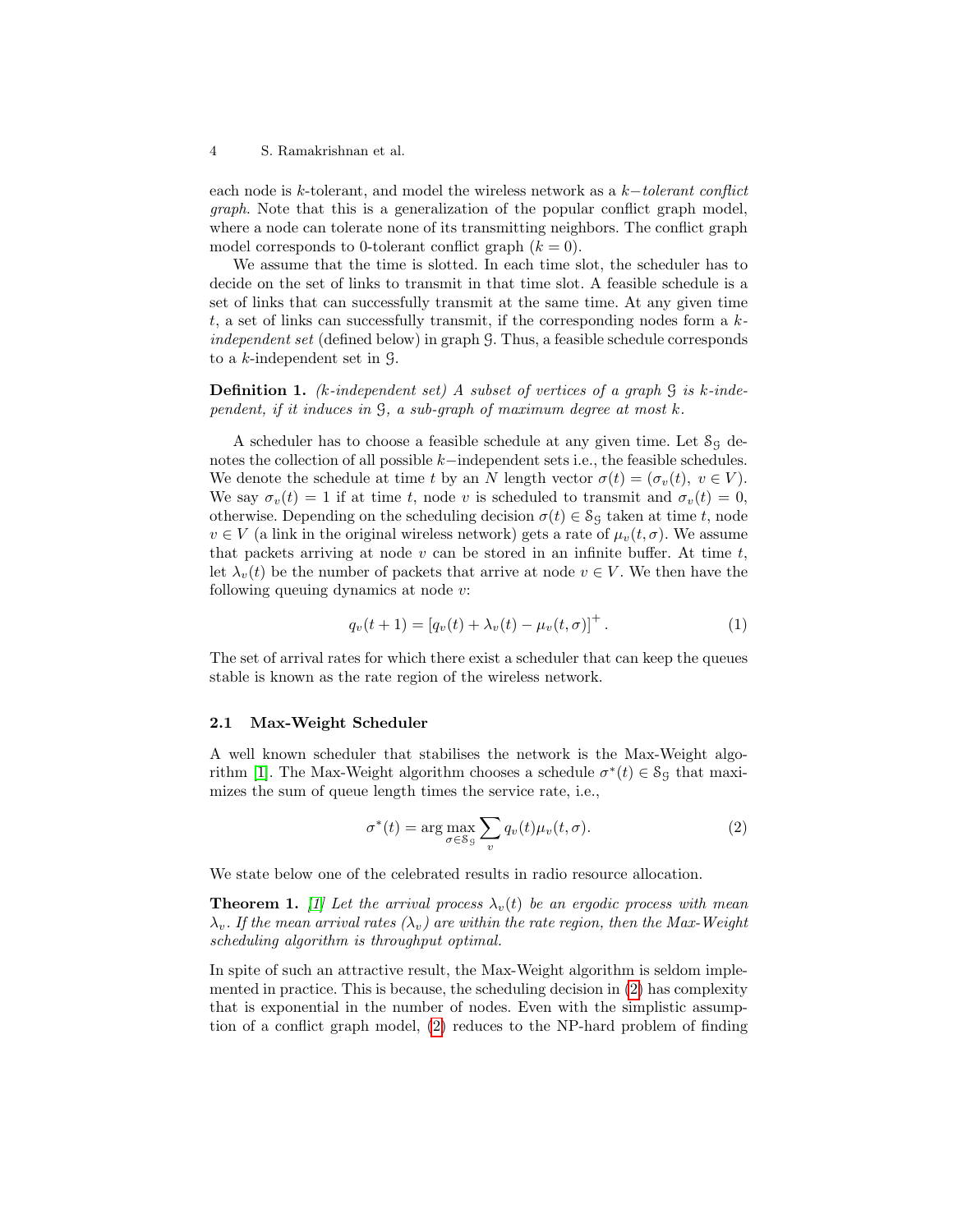the maximum weighted independent set. At the timescale of these scheduling decisions, finding the exact solution to [\(2\)](#page-3-0) is practically infeasible. Hence, we resort to solving [\(2\)](#page-3-0) using a Graph Neural Network (GNN) model. Before we explain our GNN based algorithm, we shall rephrase the problem in [\(2\)](#page-3-0) for the k-tolerant conflict graph model below.

## 2.2 Maximum weighted k-independent set

In the  $k$ -tolerant conflict graph model  $\mathcal{G}$ , the Max-Weight problem is equivalent to the following integer program:

<span id="page-4-1"></span>Maximize: 
$$
\sum_{v} \sigma_{v} w_{v}
$$
  
Such that: 
$$
\sigma_{v} \left( \sum_{v' \in \mathcal{N}(v)} \sigma_{v'} \right) \leq k
$$

$$
\sigma_{v} \in \{0, 1\}, \text{ for all } v \in \mathcal{V}
$$

$$
(3)
$$

Here  $w = (w_v : v \in V)$  is the weight vector. The constraint in [\(3\)](#page-4-1) ensures that whenever a node is transmitting, at most  $k$  of its neighbors can transmit. It can be observed that the maximum weight problem in [\(2\)](#page-3-0) corresponds to using the weights  $w_v = q_v(t) \mu_v(t, \sigma)$  in the above formulation. Henceforth, the rest of this paper is devoted to solving the maximum weighted k-independent set problem using a graph neural network.

# <span id="page-4-0"></span>3 Graph Neural Network based Scheduler

<span id="page-4-2"></span>

Fig. 1: The architecture of the Graph Convolutional Neural Network based maximum weighted k−independent set problem solver.

In this section, we present a graph neural network based solution to solve the maximum weighted k-independent set problem. We use the Graph Convolution Neural network (GCN) architecture from [\[13,](#page-9-12)[14\]](#page-10-0).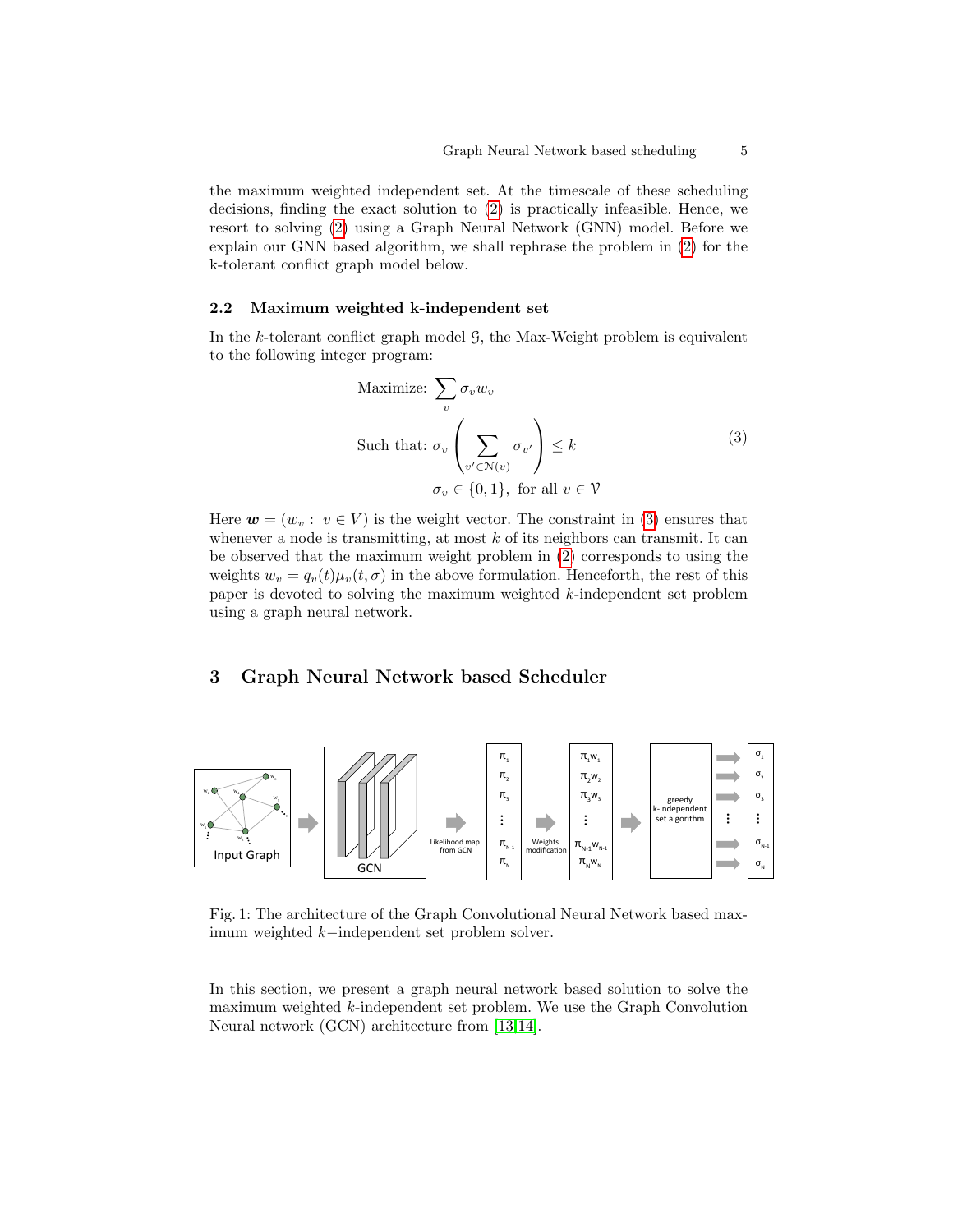The GCN architecture is as follows: We use a GCN with L layers. The input of each layer is a feature matrix  $\mathbf{Z}^l \in \mathbb{R}^{N \times C^l}$  and its output is fed as the input to the next layer. Precisely, at the  $(l + 1)$ th layer, the feature matrix  $\mathbf{Z}^{l+1}$  is computed using the following graph convolution operation:

$$
\mathbf{Z}^{l+1} = \Phi(\mathbf{Z}^l \Theta_0^l + \mathcal{L} \mathbf{Z}^l \Theta_1^l),\tag{4}
$$

where  $\bm{\Theta}_0^l, \bm{\Theta}_1^l \in \mathbb{R}^{C^l \times C^{l+1}}$  are the trainable weights of the neural network,  $C^l$  denotes the number of feature channels in *l*-th layer,  $\Phi(.)$  is a nonlinear activation function and  $\mathcal L$  is the normalized Laplacian of the input graph  $\mathcal G$  computed as follows:  $\mathcal{L} = I_N - D^{-\frac{1}{2}}AD^{-\frac{1}{2}}$ . Here,  $I_N$  denotes the  $N \times N$  identity matrix and **D** is the diagonal matrix with entries  $\mathbf{D}_{ii} = \sum_j \mathbf{A}_{ij}$ .

We take the input feature matrix  $\mathbf{Z}^0 \in \mathbb{R}^{N \times 1}$  as the weights w of the nodes (hence  $C^0 = 1$ ) and  $\Phi(.)$  as a ReLU activation function for all layers except for the last layer. For the last layer, we apply sigmoid activation function to get the likelihood of the nodes to be included in the k-independent set. We represent this likelihood map from the GCN network using an N length vector  $\pi = (\pi_v, v \in V) \in [0, 1]^N$ .

In summary, the GCN takes a graph  $\mathcal G$  and the node weights  $w$  as input and returns a N length likelihood vector  $\pi$  (see Figure [1\)](#page-4-2). However, we need a kindependent set. In usual classification problems, such a requirement is satisfied by projecting the likelihood maps to a binary vector. Projecting the likelihood map onto the collection of  $k$ -independent sets is not straightforward, since the collection of  $k$ -independent sets are  $N$  length binary vectors that satisfy the constraints in [\(3\)](#page-4-1). Such a projection operation by itself might be costly in terms of computation. Instead, by taking inspiration from [\[15\]](#page-10-1), we pass the likelihood map through a greedy algorithm<sup>[5](#page-5-0)</sup> to get a k-independent set.

The greedy algorithm requires each node to keep track of the number of its neighbours already added in  $k$ -independent set. We sort the nodes in the descending order of the product of the likelihood and the weight i.e.,  $\pi_n w_n$ . We add the node with highest likelihood-weight product to the  $k$ -independent set, if at most  $k$  of its neighbors are already added in the  $k$ -independent set. We remove the nodes that are neighbours to a node which has already added to the set and also reached a tolerance of  $k$ . We then repeat the procedure until no further nodes are left to be added.

We use a set of node-weighted graphs to train the GCN. Since the problem at hand is NP-hard, we refrain from finding the true labels (maximum weighted k-independent set) to train the GCN. Instead, we construct penalty and reward functions using the desirable properties of the output  $\pi$ . We then learn the parameters by optimizing over a weighted sum of the constructed penalties and rewards. We desire the output  $\pi$  to predict the maximum weighted k-independent set. With this in mind we construct the following rewards and penalties:

<span id="page-5-0"></span><sup>&</sup>lt;sup>5</sup> In practice, the greedy algorithm can be replaced with a distributed greedy algorithm [\[16\]](#page-10-2) and train the GCN model w.r.t the distributed greedy algorithm.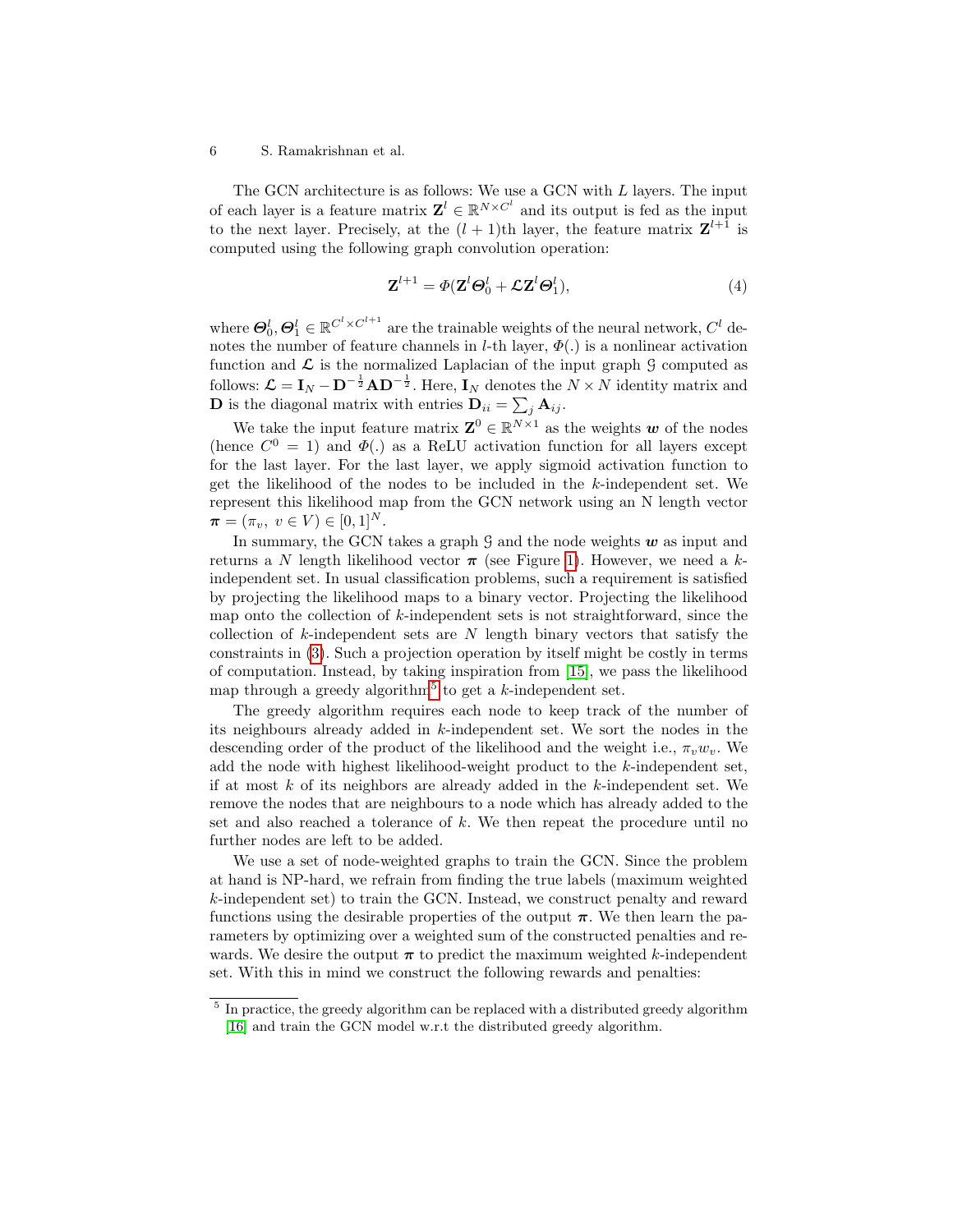- a) The prediction  $\pi$  needs to maximize the sum of the weights. So, our prediction needs to maximize  $R_1 = \sum_v \pi_v w_v$ .
- b) The prediction  $\pi$  needs to satisfy the k-independent set constraints. Therefore, we add a penalty, if  $\pi$  violates the independent set constraints in [\(3\)](#page-4-1), i.e.,  $P_1 = \sum_{v \in V} \left( \sigma_v \left( \sum_{v' \in N(v)} \sigma_{v'} - k \right) \right)^2$ .

c) Recall that we use the greedy algorithm to predict the  $k$ -independent set from  $\pi$ . The greedy algorithm takes  $(\pi_v w_v, v \in V)$  as the input and returns a k-independent set. We desire the total weight of the output  $\boldsymbol{\pi},$  i.e.,  $\sum_{v} \pi_{v} w_{v}$ to be close to the total weight of the k-independent returned by the greedy algorithm. Let  $W_{gcn}$  be the total weight of the independent set predicted by the greedy algorithm. Then, we penalise the output  $\pmb{\pi}$  if it deviates from  $W_{gcn}$ , i.e.,  $P_2 = |\sum_{v} \pi_v w_v - W_{gcn}|^2$ .

We finally construct our cost function as a weighted sum of the above i.e., we want the GCN to minimize the cost function:

<span id="page-6-1"></span>
$$
C = \beta_1 P_1 + \beta_2 P_2 - \beta_3 R_1 \tag{5}
$$

where  $\beta_1$ ,  $\beta_2$  and  $\beta_3$  denotes the optimization weights of the cost function defined in equation [\(5\)](#page-6-1).

# <span id="page-6-0"></span>4 Experiments

We perform our experiments on a single GPU GeForce GTX 1080 Ti<sup>[6](#page-6-2)</sup>. The data used for training, validation and testing are described in the subsection below.

#### 4.1 Dataset

We train our GCN using randomly generated graphs. We consider two graph distributions, namely Erdos-Reyni (ER) and Barbasi-Albert (BA) models. These distributions were also used in [\[12\]](#page-9-11). Our choice of these graph models is to ensure fair comparison with prior work on conflict graph model [\[12\]](#page-9-11)  $(k = 0)$ .

In ER model with N nodes, an edge is introduced between two nodes with a fixed probability  $p$ , independent of the generation of other edges. The BA model generates a graph with  $N$  nodes (one node at a time), preferentially attaching the node to M existing nodes with probability proportional to the degree of the existing nodes.

For training purpose, we generate 5000 graphs of each of these models. For the ER model, we choose  $p \in \{0.02, 0.05, 0.075, 0.10, 0.15\}$  and for the BA model we choose  $M = Np$ . The weights of the nodes are chosen uniformly at random from the interval [0, 1]. We use an additional 50 graphs for validation and 500 graphs for testing.

<span id="page-6-2"></span><sup>6</sup> Training the models took around two hours.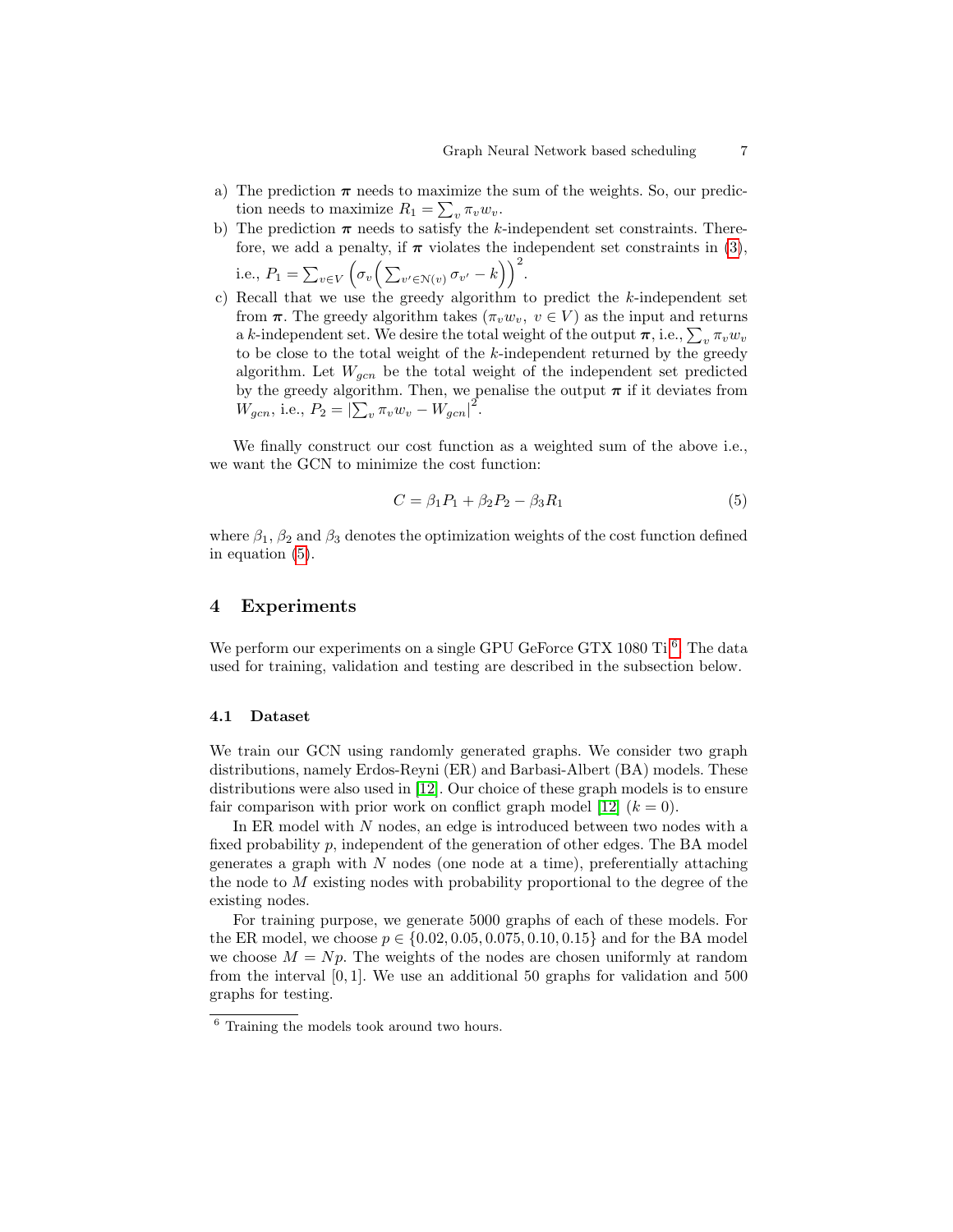## 4.2 Choice of hyper-parameters

We train a GCN with 3 layers consisting i) an input layer with the weights of the nodes as input features ii) a single hidden layer with 32 features and iii) an output layer with  $N$  features (one for each node) indicating the likelihood of choosing the corresponding node in the  $k$ -independent set. This choice of using a smaller number of layers ensures that the GCN operates with a minimal number of communications with its neighbors. We fix  $k = 0$ , and experiment training the GCN with different choices of the optimization weights  $\beta_1$ ,  $\beta_2$  and  $\beta_3$ . The results obtained are tabulated in Figure [2.](#page-7-0) Let  $W_{gr}$  denote the total weight of the plain greedy algorithm i.e., without any GCN and  $W_{gcn}$  denote the total weight of the independent set predicted by the GCN-greedy combination. We have tabulated the average ratio between the total weight of the nodes in the independent set obtained from the GCN-greedy and the total weight of the nodes in the independent set obtained from the plain greedy algorithm, i.e.,  $W_{qcn}/W_{qr}$ . The average is taken over the test data set. The training was done with BA and

<span id="page-7-0"></span>

|                                       |    |    | $\beta_3$ | $Test Data = ER$ |                    | $Test Data = BA$ |                    |
|---------------------------------------|----|----|-----------|------------------|--------------------|------------------|--------------------|
| Training Data $ \beta_1 \beta_2 $     |    |    |           | Average          | Variance           | Average          | Variance           |
|                                       |    |    |           | $W_{qcn}/W_{qr}$ | $\times$ $10^{-3}$ | $W_{gen}/W_{gr}$ | $\times$ $10^{-3}$ |
| BA                                    | 5  | 5  | 10        | 1.038            | 3.047              | 1.11             | 10.16              |
|                                       | 10 | 10 | 1         | 1.035            | 3.297              | 1.11             | 10.37              |
|                                       | 5  | 5  | 1         | 1.035            | 3.290              | 1.11             | 10.14              |
|                                       |    | 1  | 1         | 1.034            | 3.253              | 1.10             | 10.23              |
|                                       | 5  | 5  | 30        | 1.041            | 3.230              | 1.10             | 10.39              |
|                                       | 5  | 5  | 50        | 1.041            | 3.214              | 1.10             | 10.28              |
|                                       | 5  | 5  | 100       | 1.035            | 2.838              | 1.09             | 10.02              |
|                                       | 30 | 1  | 1         | 1.031            | 2.401              | 1.07             | 8.25               |
| ER                                    | 5  | 5  | 30        | 1.040            | 2.929              | 1.10             | 10.12              |
|                                       | 5  | 5  | 10        | 1.039            | 3.145              | 1.11             | 10.71              |
|                                       | 5  | 5  | 50        | 1.039            | 2.957              | 1.09             | 9.92               |
|                                       | 1  | 1  | 1         | 1.038            | 3.135              | 1.11             | 10.74              |
|                                       |    | 20 | 1         | 1.036            | 3.070              | 1.11             | 10.55              |
|                                       | 10 | 10 | 1         | 1.034            | 3.428              | 1.11             | 10.34              |
|                                       | 5  | 5  | 1         | 1.034            | 3.331              | 1.11             | 10.34              |
|                                       | 5  | 5  | 100       | 1.031            | 2.420              | 1.08             | 8.42               |
| Distributed scheduling using GNN [12] |    |    | 1.039     | 3.5              | 1.11               | 11.0             |                    |

Fig. 2: Table showing the average and variance of the ratio of the total weight of the nodes in the independent set  $(K = 0)$  obtained using GCN to that of the independent set obtained using greedy algorithm. We observe a 3 percent increase in the total weight for the ER model and 11 percent increase in the total weight for the BA model. Our performance matches with the performance of the GCN used in [\[12\]](#page-9-11).

ER models separately. We test the trained models also with test data from both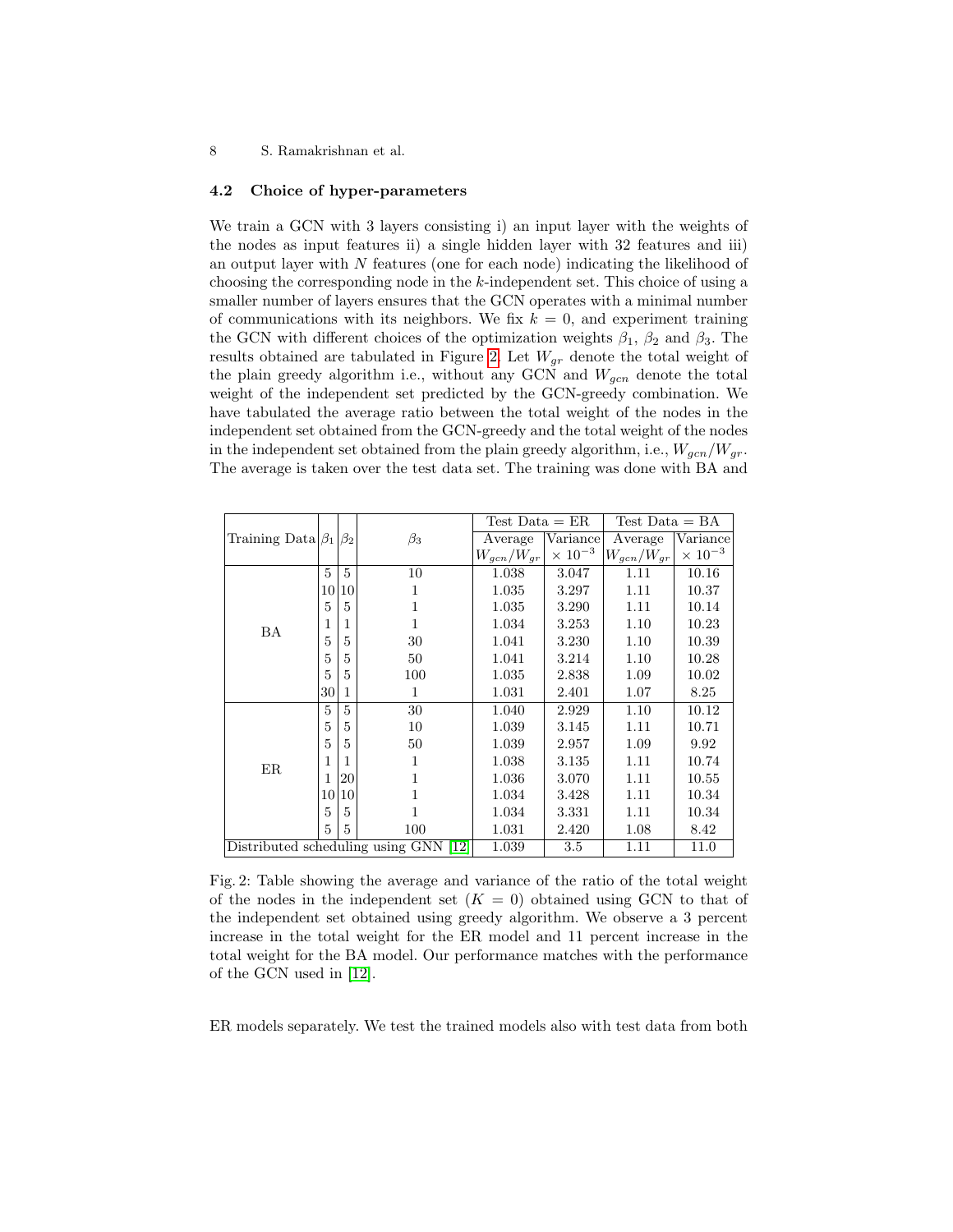models to understand if the trained models are transferable. We see that GCN trained with parameters  $\beta_1 = 5$ ,  $\beta_2 = 5$  and  $\beta_3 = 10$  performs well for both ER and BA graph models. The GCN improves the total weight of the greedy algorithm by 4 percent for the ER model and by 11 percent for the BA model. Also, we see that the GCN trained with ER model performs well with BA data and vice versa.

#### 4.3 Performance for different k

We also evaluate the performance for different tolerance values  $k \in \{1, 2, 3, 4\}.$ We use the parameters  $\beta_1 = 5$ ,  $\beta_2 = 5$  and  $\beta_3 = 10$  in the cost function. Recall that we have come up with this choice using extensive simulations for  $k = 0$ . In Figure [3,](#page-8-1) we tabulate the average ratio between the total weight of the kindependent set obtained using the GCN-greedy combo and that of the plain greedy algorithm i.e.,  $W_{gcn}/W_{gr}$ . We have also included the variance from this performance. We observe that the performance for a general  $k$  is even better as compared to  $k = 0$ . For example, we see that for  $k = 2, 3, 4$ , we see 6 percent improvement for the ER model and close to 20 percent improvement for the BA model.

<span id="page-8-1"></span>

|                     |   | Test Data $=$ ER |                    | Test Data $= BA$ |                    |
|---------------------|---|------------------|--------------------|------------------|--------------------|
| Training Data $ k $ |   | Average          | Variance           | Average          | Variance           |
|                     |   | $W_{qcn}/W_{qr}$ | $\times$ $10^{-3}$ | $W_{qcn}/W_{qr}$ | $\times$ $10^{-3}$ |
|                     | 1 | 1.056            | 4.07               | 1.143            | 10.22              |
| BA                  | 2 | 1.062            | 5.26               | 1.193            | 10.92              |
|                     | 3 | 1.067            | 5.55               | 1.209            | 20.14              |
|                     | 4 | 1.063            | 4.53               | 1.241            | 20.57              |
|                     |   | 1.056            | 3.99               | 1.143            | 10.18              |
| ER.                 | 2 | 1.064            | 5.12               | 1.187            | 10.81              |
|                     | 3 | 1.066            | 4.82               | 1.205            | 20.13              |
|                     | 4 | 1.062            | 4.18               | 1.225            | 20.29              |

Fig. 3: The table shows the average and variance of the ratio between the total weight of the k-independent set obtained using GCN-greedy combo to that of the plain greedy algorithm for  $k \in \{1, 2, 3, 4\}$ . We observe that the improvement is consistently above 5 percent for the ER model and above 14 percent for the BA model.

Interestingly, the GCN trained with ER graphs performs well on the BA data set as well. This indicates that the trained GCN is transferable to other models.

## <span id="page-8-0"></span>5 Conclusion

In this paper, we investigated the well-studied problem of link scheduling in wireless adhoc networks using the recent developments in graph neural networks. We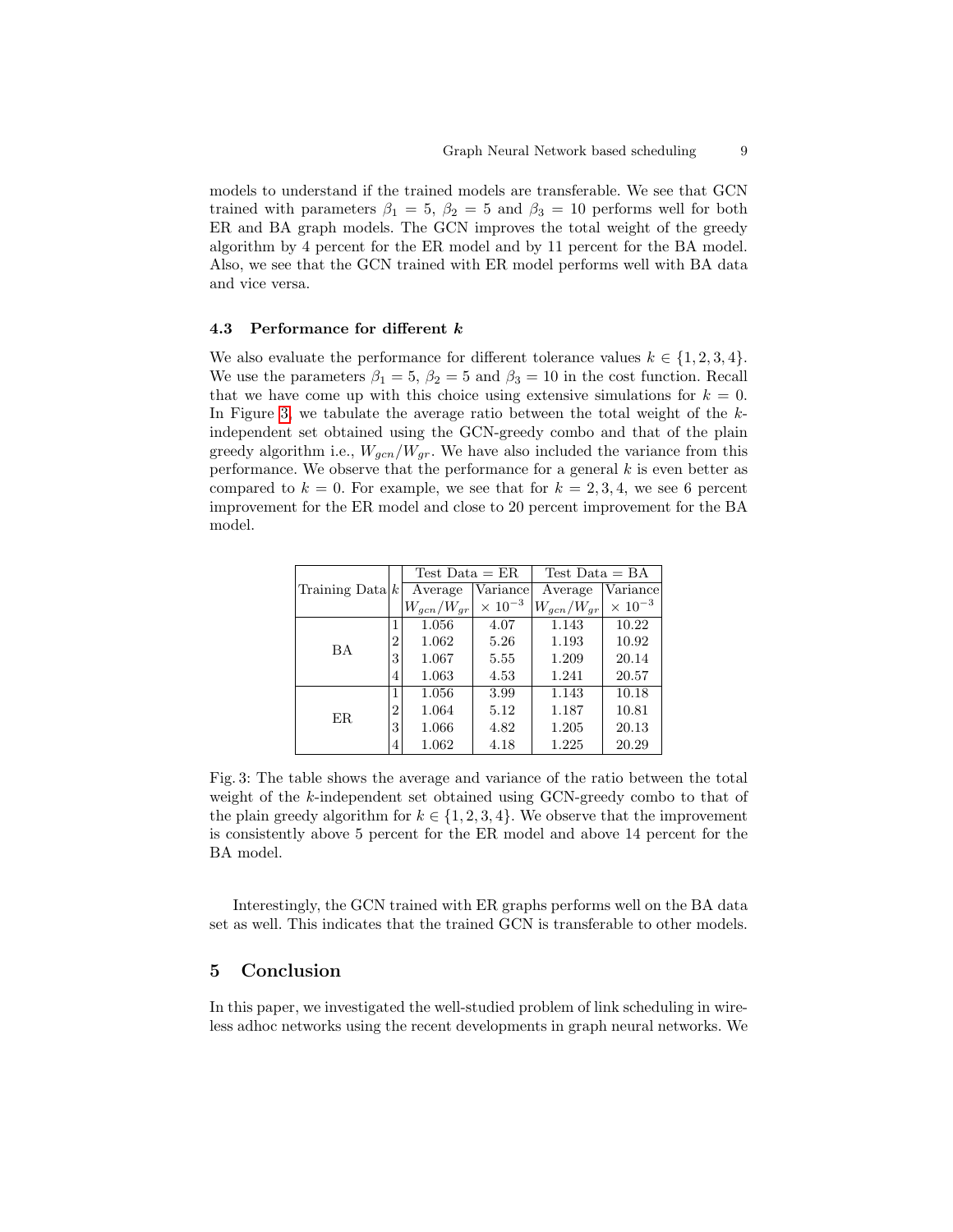modelled the wireless network as a k-tolerant conflict graph and demonstrated that using a GCN, we can improve the performance of existing greedy algorithms. We have shown experimentally that this GCN model improves the performance of the greedy algorithm by at least 4-6 percent for the ER model and 11-22 percent for the BA model (depending on the value of  $k$ ).

In future, we would like to extend the model to a node dependent tolerance value  $k_v$  and pass the tolerance value as the node features of the GNN in addition to the weights.

# References

- <span id="page-9-0"></span>1. L. Tassiulas and A. Ephremides, "Stability properties of constrained queueing systems and scheduling policies for maximum throughput in multihop radio networks," IEEE Transactions on Automatic Control, vol. 37, no. 12, pp. 1936–1948, 1992.
- <span id="page-9-1"></span>2. X. Xu, S. Tang, and P.-J. Wan, "Maximum weighted independent set of links under physical interference model," in Wireless Algorithms, Systems, and Applications (G. Pandurangan, V. S. Anil Kumar, G. Ming, Y. Liu, and Y. Li, eds.), (Berlin, Heidelberg), pp. 68–74, Springer Berlin Heidelberg, 2010.
- <span id="page-9-2"></span>3. L. Tassiulas and A. Ephremides, "Dynamic server allocation to parallel queues with randomly varying connectivity," IEEE Transactions on Information Theory, vol. 39, no. 2, pp. 466–478, 1993.
- <span id="page-9-3"></span>4. P.-J. Wan, "Greedy approximation algorithms," in Handbook of Combinatorial Optimization (P. M. Pardalos, D.-Z. Du, and R. L. Graham, eds.), (New York, NY), pp. 1599–1629, Springer New York, 2013.
- <span id="page-9-4"></span>5. L. Jiang and J. Walrand, "A distributed csma algorithm for throughput and utility maximization in wireless networks," IEEE/ACM Transactions on Networking, vol. 18, no. 3, pp. 960–972, 2010.
- <span id="page-9-5"></span>6. P. S. Swamy, R. K. Ganti, and K. Jagannathan, "Adaptive csma under the sinr model: Efficient approximation algorithms for throughput and utility maximization," IEEE/ACM Trans. Netw., vol. 25, p. 1968–1981, Aug. 2017.
- <span id="page-9-6"></span>7. W. Cui, K. Shen, and W. Yu, "Spatial deep learning for wireless scheduling," IEEE Journal on Selected Areas in Communications, vol. 37, no. 6, pp. 1248–1261, 2019.
- <span id="page-9-7"></span>8. Y. Lecun, L. Bottou, Y. Bengio, and P. Haffner, "Gradient-based learning applied to document recognition," Proceedings of the IEEE, vol. 86, no. 11, pp. 2278–2324, 1998.
- <span id="page-9-8"></span>9. K. Hornik, M. Stinchcombe, and H. White, "Multilayer feedforward networks are universal approximators," Neural Netw., vol. 2, p. 359–366, July 1989.
- <span id="page-9-9"></span>10. D. Xu, X. Che, C. Wu, S. Zhang, S. Xu, and S. Cao, "Energy-efficient subchannel and power allocation for hetnets based on convolutional neural network," 2019.
- <span id="page-9-10"></span>11. M. Eisen and A. Ribeiro, "Optimal wireless resource allocation with random edge graph neural networks," IEEE Transactions on Signal Processing, vol. 68, pp. 2977– 2991, 2020.
- <span id="page-9-11"></span>12. Z. Zhao, G. Verma, C. Rao, A. Swami, and S. Segarra, "Distributed scheduling using graph neural networks," in ICASSP 2021 - 2021 IEEE International Conference on Acoustics, Speech and Signal Processing (ICASSP), pp. 4720–4724, 2021.
- <span id="page-9-12"></span>13. T. N. Kipf and M. Welling, "Semi-supervised classification with graph convolutional networks," in International Conference on Learning Representations (ICLR), 2017.